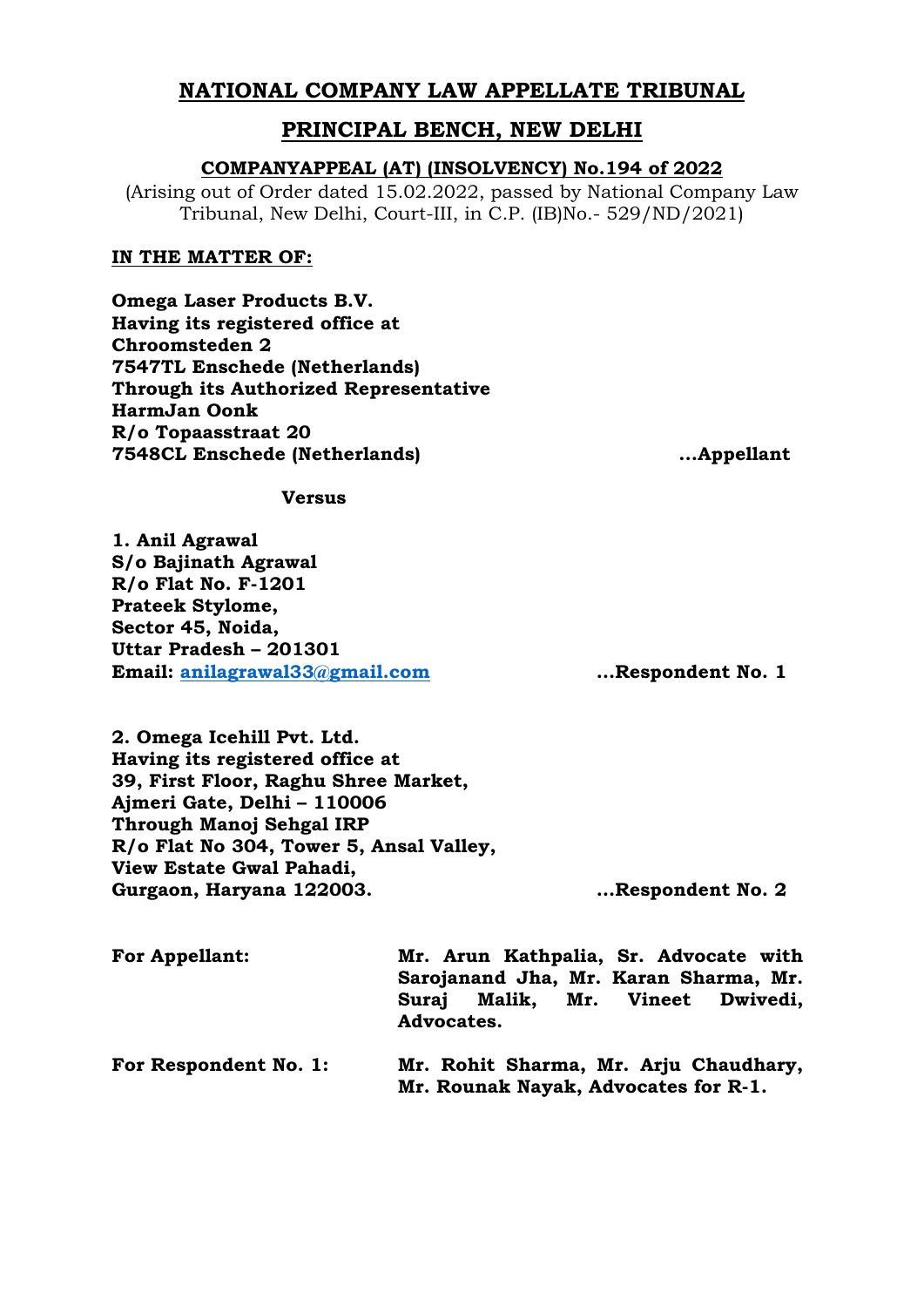## **WITH COMPANY APPEAL (AT) (INSOLVENCY) No. 195 of 2022**

(Arising out of Order dated 15.02.2022, passed by National Company Law Tribunal, New Delhi, Court-III, in C.P. (IB) No.- 529/ND/2021)

#### **IN THE MATTER OF:**

**Tushar Kant Jindal Director (Suspended Board) Omega Icehill Pvt. Ltd. & Ors. 39, First Floor, Raghu Shree Market, Ajmeri Gate, Delhi – 110006. ...Appellant**

### **Versus**

**1. Anil Agrawal S/o Bajinath Agrawal R/o Flat No. F-1201 Prateek Stylome, Sector 45, Noida, Uttar Pradesh – 201301 Email: [anilagrawal33@gmail.com](mailto:anilagrawal33@gmail.com) …Respondent No. 1**

**2. Omega Icehill Pvt. Ltd. Having its registered office at 39, First Floor, Raghu Shree Market, Ajmeri Gate, Delhi – 110006 Through Manoj Sehgal IRP Flat No 304, Tower 5, Ansal Valley, View Estate Gwal Pahadi, Gurgaon, Haryana 122003. …Respondent No. 2**

| <b>For Appellant:</b> | Mr. Ritin Rai, Sr. Advocate with Kavita                                       |  |  |
|-----------------------|-------------------------------------------------------------------------------|--|--|
|                       | Sarin, Sarika Raichur, Mr. Nishant                                            |  |  |
|                       | Menon, Mr. Rajat Gava, Advocates.                                             |  |  |
| For Respondent No. 1: | Mr. Rohit Sharma, Mr. Arju Chaudhary,<br>Mr. Rounak Nayak, Advocates for R-1. |  |  |

### **J U D G E M E N T**

#### **[Per: ShreeshaMerla, Member (T)]**

**1.** Aggrieved by the Impugned Order dated 15/02/2022,passed by the Learned Adjudicating Authority (National Company Law Tribunal, New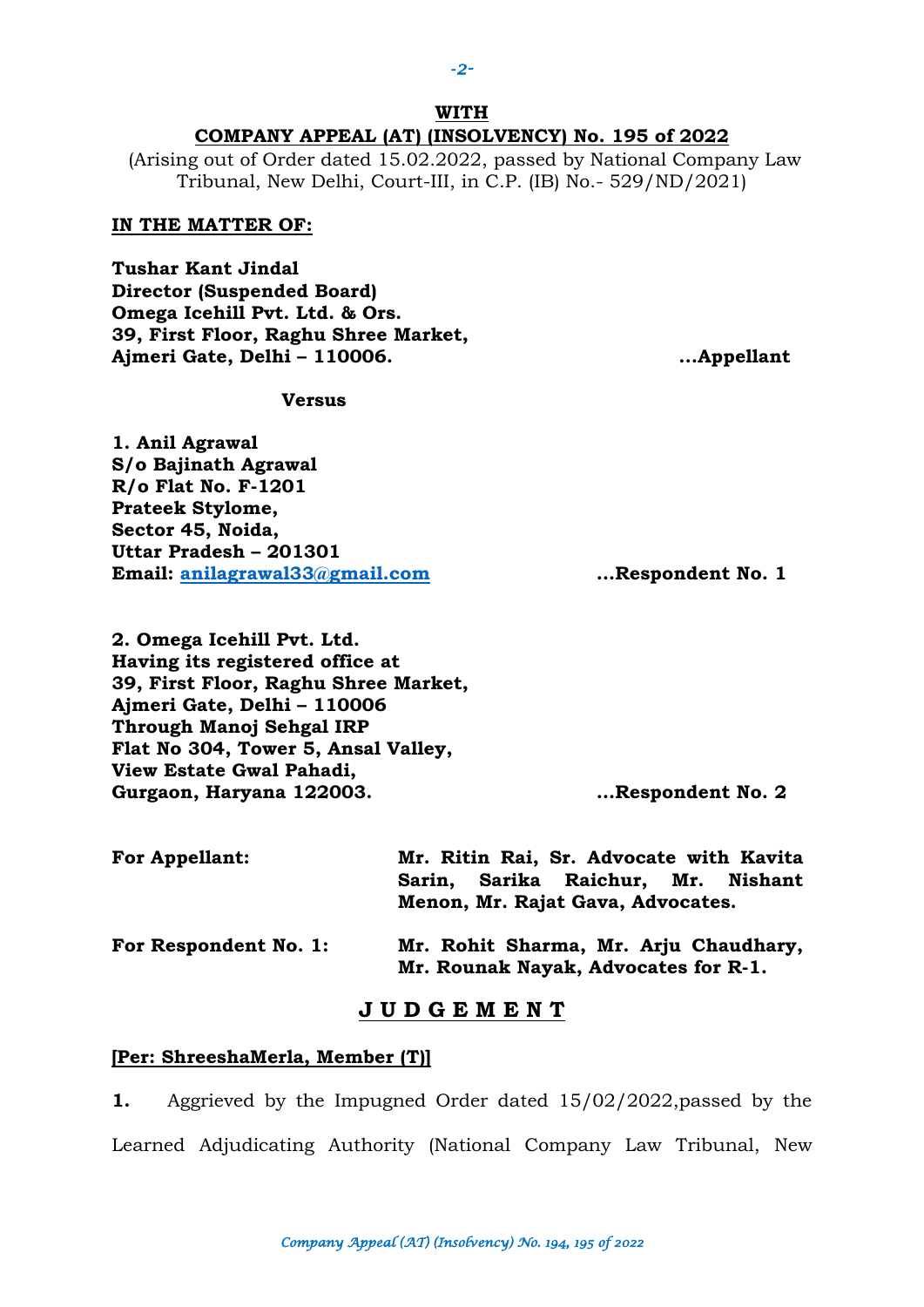Delhi, Court-III), in C.P. (IB) No. 529/ND/2021, *'M/s. Omega Icehill Pvt. Ltd.'*/the 'Corporate Debtor' in *Company Appeal (AT) (Insolvency) No. 194/2022* and *'Mr. Tushar Kant Jindal'*/the suspended Director of the 'Corporate Debtor' in *Company Appeal (AT) (Insolvency) No. 195/2022,* both preferred this Appeal under Section 61 of the Insolvency and Bankruptcy Code, 2016, (hereinafter referred to as 'The Code'), dissatisfied by the Admission of the Corporate Insolvency Resolution Process (CIRP) in an Application filed by the Respondent/the 'Operational Creditor', under Section 9 of the Code.

**2.** Since both these Appeals arise out of a common Impugned Order and deal with common facts, they are being disposed of by this common Order.

**3.** The facts in brief are that Mr. Anil Agrawal/'Operational Creditor'/Managing Director (hereinafter referred to as the 'MD'), filed an Application under Section 9 of the Code on the ground that he was entitled to Rs.3Lakhs/- per month as remuneration from 16/01/2010, which was revised with effect from 01/08/2014 to Rs.4Lakhs/- per month, but the payment was also short of the agreed sum. It was stated that the shortfall in the salary of the MD would be paid when the financial position of the Company improves. While so, in May 2019, the MD was removed by the 'Corporate Debtor' with effect from 14/05/2019 without clearing his salary dues.

**4.** Learned Sr. Counsel Mr. Arun Kathpalia submitted that, the MD also filed a Petition under Section 241 & 242 of the Companies Act, 2013, (hereinafter referred to as 'The Act') alleging Oppression and Mismanagement against the Corporate Debtor Company; that the Appellant

**-***3-*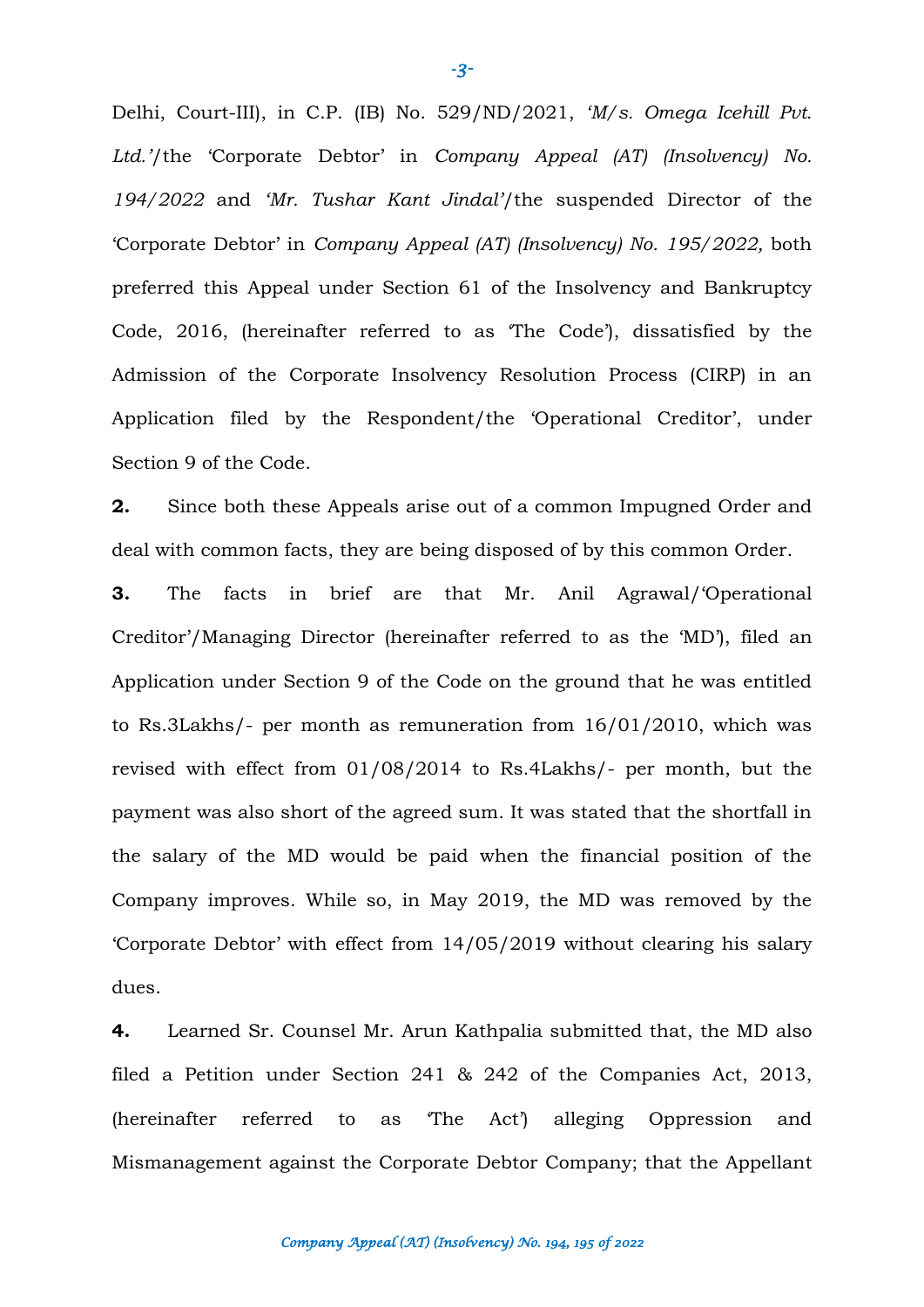is a solvent Company and nothing is payable; that there was no signed Board Resolution increasing the salary from Rs.3Lakhs/- to Rs.4 Lakhs/- to Rs.5Lakhs/- or to Rs.7.5Lakhs/- as claimed by the MD in his Section 9 Application; that the MD was discharged on 15/05/2019; and drew our attention to the amounts of salary dues claimed in the Application:

- Rs.3 Lakhs/- per month from 16/01/2010 to 30/06/2010 totalling to Rs.16,50,000/-.
- Rs.79,26,000/- is the shortfall in the Salary for the period 01/07/2010 to 31/07/2014.
- Rs.4Lakhs/- per month from 01/08/2014 to 31/03/2016 totalling to Rs.19,19,000/-.
- Rs.5Lakhs/- per month for the period 01/04/2016 to 31/03/2018 totalling to Rs.40,40,000/-.
- Rs.7,50,000/- for the period  $01/04/2018$  to  $14/05/2019$  totalling to Rs.63,52,000/-.

**5.** Learned Counsel also drew our attention to the Financial Statements for the year ending 2011-2018, which were all signed by the MD himself. It is argued that the Statement made by the MD that he was not drawing his full salary during the period when the Corporate Debtor Company was undergoing a financial crunch is factually incorrect as the 'payslip' for the month of April 2019 shows that the MD was drawing a gross salary of Rs.3,43,100/- which also establishes that the MD's salary was never fixed at Rs.4Lakhs/- per month or Rs.5Lakhs/- per month. The net salary amount payable in this payslip of April 2019 is Rs.2,40,605/- and is reflected in the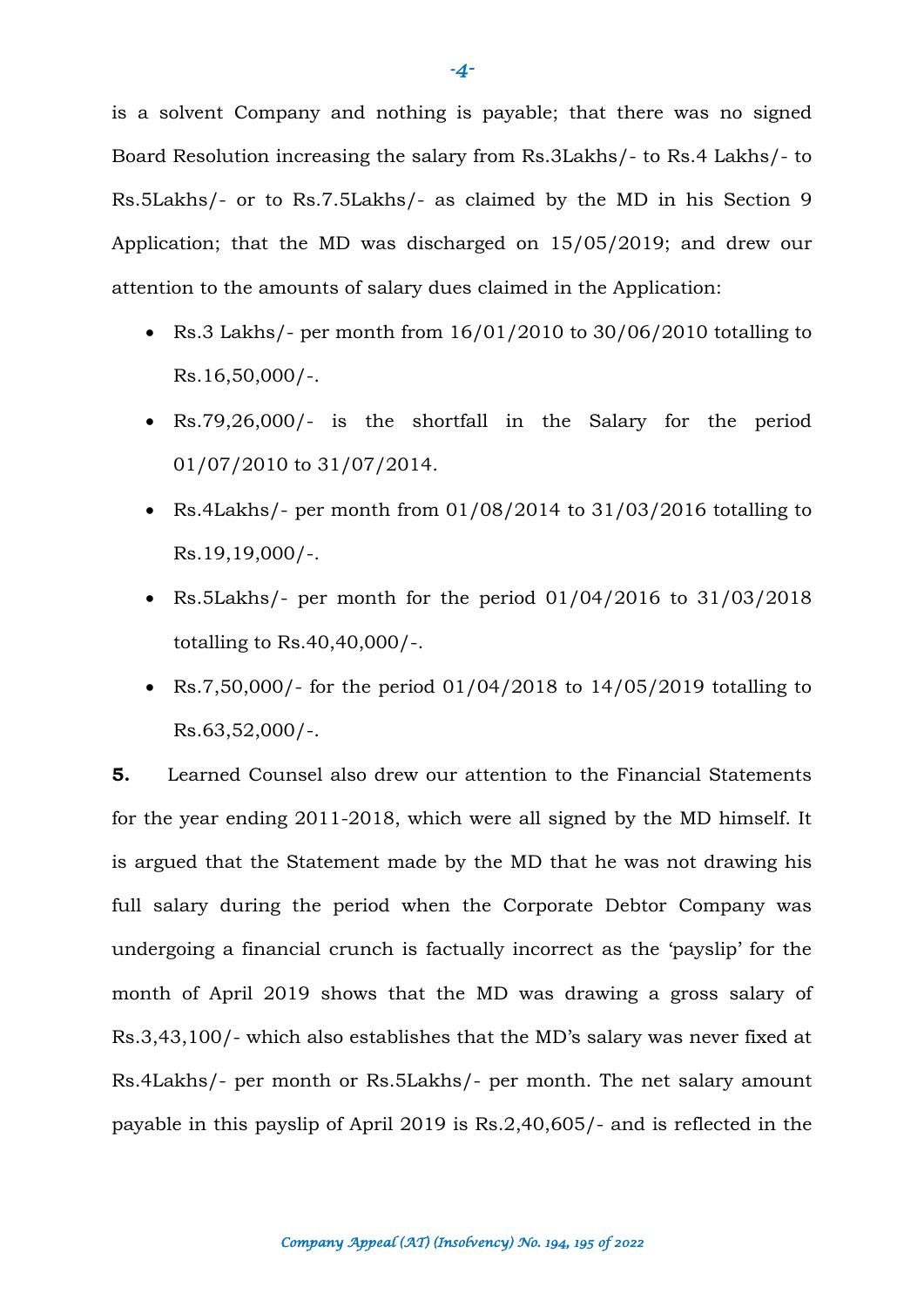HDFC Bank Statement of the MD which proves there are no dues payable to him.

**6.** Learned Counsel denied that the MD was not drawing full salary and further contended that he had compensated by enrolling his wife and daughters on the rolls of the Company without seeking any approval of the Board. Pursuant to the Reply of the Appellant to the Demand Notice under Section 8 of the Code, the MD had issued another Demand Notice dated 07/08/2021 wherein the amounts claimed for the period 16/01/2010 to 31/07/2014 at Rs.3Lakhs/- per month totalling to Rs.66,58,000/- whereas the amount claimed was Rs.86Lakhs/- earlier. It is also stated that the MD has sought to calculate the alleged shortfall in his salary by taking an imaginary figure of Rs.4Lakhs/- per month which was neither approved nor agreed to nor is it supported by any documents such as an Employment Agreement or a Board Resolution. Learned Counsel placed reliance on the following table in support of his argument that the entire amount has been paid and nothing is 'due and payable':

| Period<br>Ref. | Period          | <b>Salary Payable</b><br>(INR) | <b>Salary Paid</b><br>(INR) |
|----------------|-----------------|--------------------------------|-----------------------------|
| Period 1       | 16.01.2010 to   | $67,72,974/$ -                 | 67,72,974/                  |
|                | 31.07.2014      |                                |                             |
| Period 2       | 01.08.2014 to   | $62,00,000/$ -                 | $62,00,000/$ -              |
|                | 31.03.2016      |                                |                             |
| Period 3       | $01.04.2016$ to | 86,50,000/-                    | 86,50,000/-                 |
|                | 31.03.2018      |                                |                             |
| Period 4       | $01.04.2018$ to | $43,80,000/$ -                 | $43,80,000/$ -              |
|                | 31.03.2019      |                                |                             |
| Period 5       | $01.04.2019$ to | 5,35,334/                      | 5,35,334/                   |
|                | 14.05.2019      |                                |                             |

**7.** It is also submitted that the Certificate issued by the Independent Chartered Accountant M/s. K.C. Khanna and Co. dated 20/10/2021 was

**-***5-*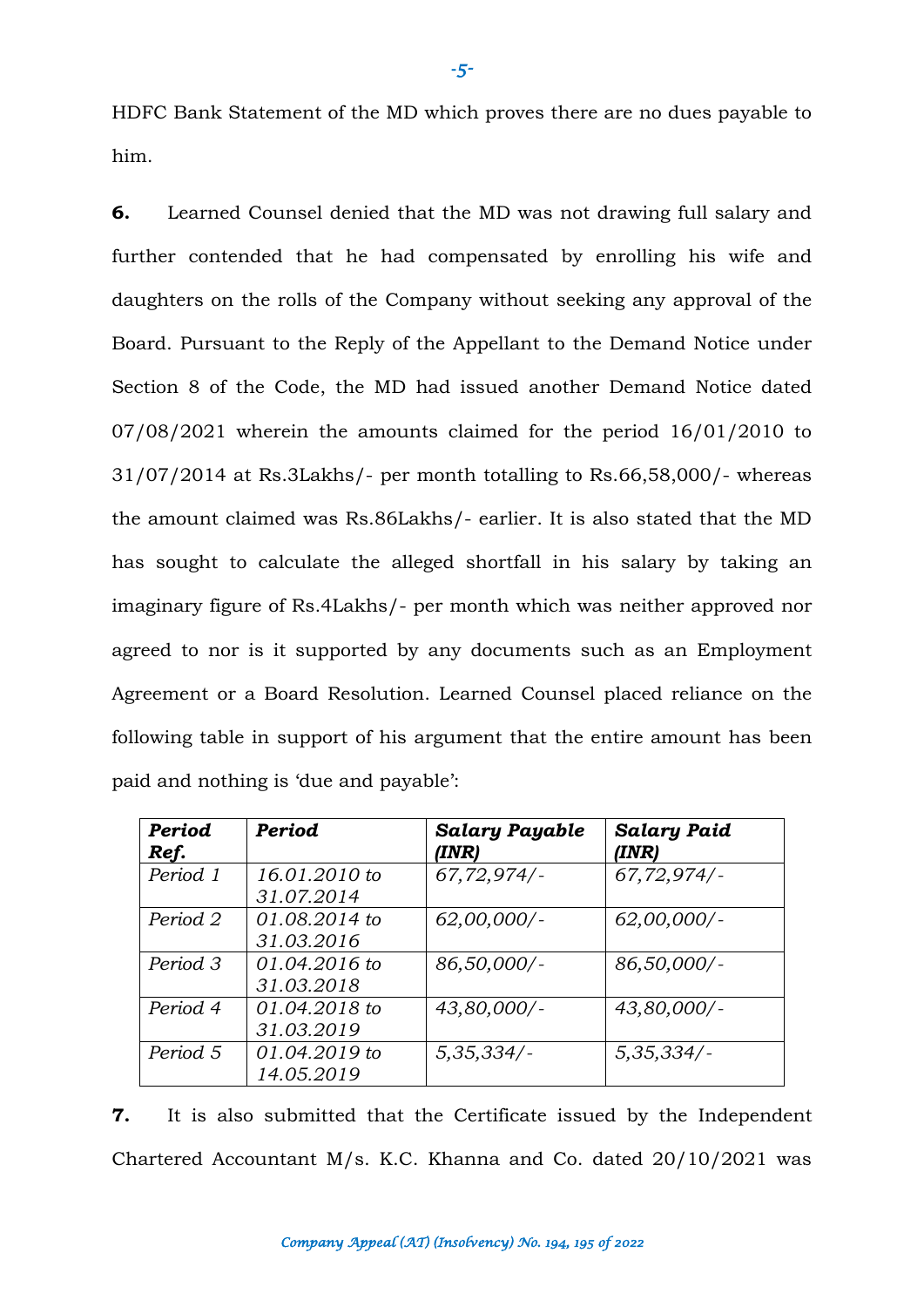never considered by the Adjudicating Authority. Learned Counsel argued that there were discrepancies in both the notices sent under Section 8 of the Code; that Part IV of the Application filed under Section 9 of the Code shows that the principal amount of the alleged 'Operational Debt' is Rs.1,29,34,187/- out of which, Rs.96Lakhs/- is the amount shown as due for the period  $16/01/2010$  to  $31/07/2014$ , which amount is 'barred by Limitation' as the Application was filed on 27/08/2021. Article 7 of the Limitation Act, 1963, which deals with the 'wages accrued' clearly specifies that this Application is 'barred by Limitation'. The amount shown as 'due' for the period  $01/08/2014$  to  $31/03/2016$  is Rs.18Lakhs/- and this too is beyond the three year period.

**8.** Learned Sr. Counsel Mr. Kathpalia stressed that only Rs.9.50Lakhs/ is the shortfall which may be 'due and payable' for the period to 01/04/2016 to 31/03/2018 even if the contention of the MD is considered at that Rs.4Lakhs/- per month was indeed payable, even then this amount is less than the threshold of Rs.1Crore/-. The Adjudicating Authority has erroneously admitted the Application and initiated the CIRP Process.

**9.** It is argued by the Learned Sr. Counsel that the letter dated 01/08/2014 has not been signed by the Appellant; that the Minutes of discussion dated 12/05/2016 is not an AGM or a Board Meeting of the Appellant and that the communication/emails do not admit any quantum of salary. It is asserted that the Adjudicating Authority has only assumed 'default', has not given any finding on 'default'; has not addressed to the 'Pre-Existing Dispute' between the parties; did not considered that the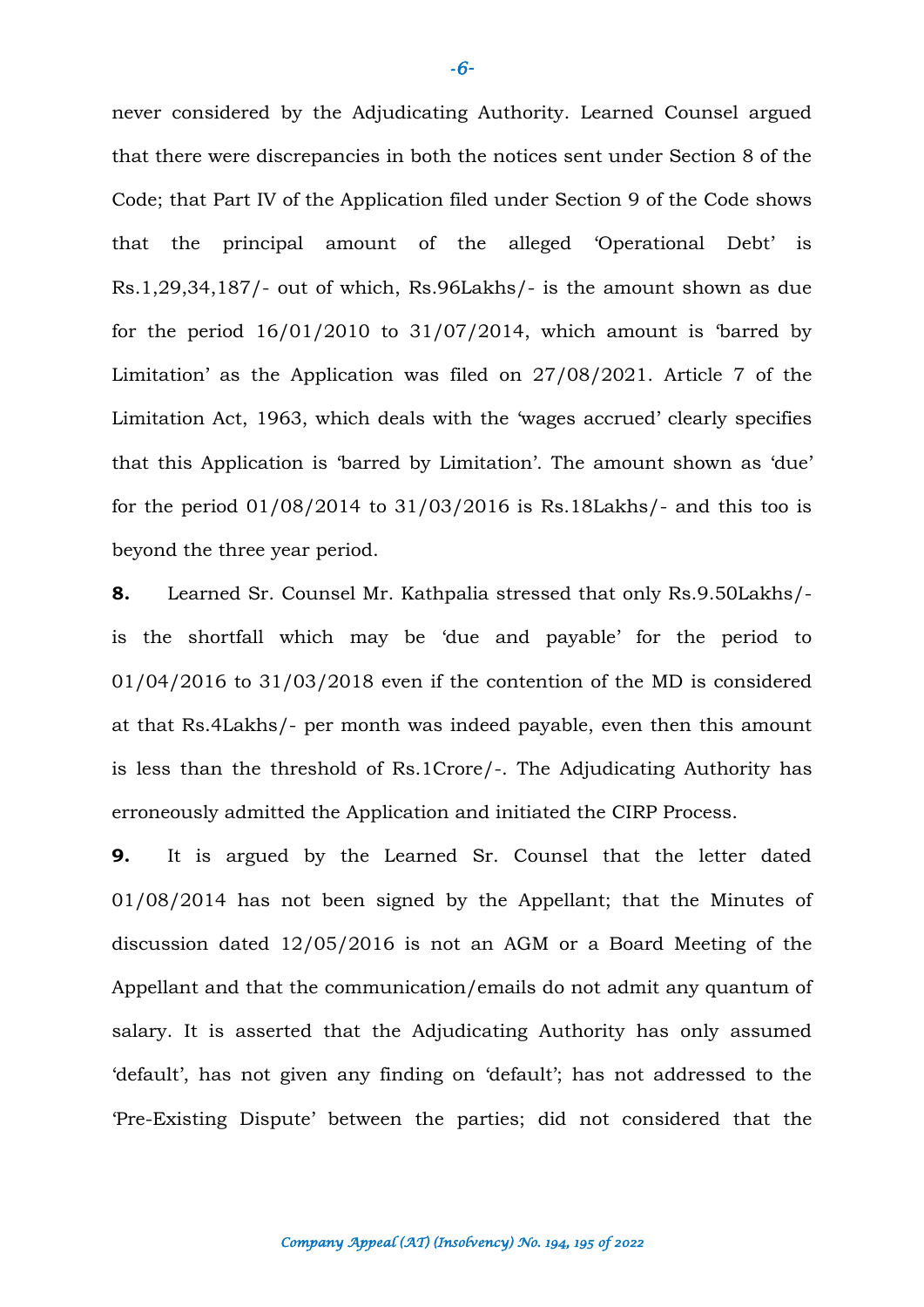claims were 'barred by Limitation' and has given no reasons for observing that the alleged debt is a continuing one.

**10.** Learned Sr. Counsel to buttress his argument has placed reliance on the Judgement of the Hon'ble Supreme Court in *'Sakal Deep Sahai Srivastava' Vs. Union of India & Anr., (1974) 1 SCC 338,* in which the Hon'ble Apex Court while referring to the Limitation Act, 1963 regarding arrears of salaries observed as follows:

> *"8. The only question of some difficulty raised before us is whether Article 102 or Article 120 of the Limitation Act of 1908 would apply to the case. After having heard the attractive arguments of Mr. Yogeshwar Prasad, we have no doubt that a good deal can be said in favour of the contention that a claim for arrears of salary is distinguishable from a claim for wages. But, our difficulty is that the question appears to us to be no longer open for consideration afresh by us, or, at any rate, it is not advisable to review the authorities of this Court, after such a lapse of time when, despite the view taken by this Court that Article 102 of the Limitation Act of 1908 was applicable to such cases, the Limitation Act of 1963 had been passed repeating the law, contained in Articles 102 and 120 of the Limitation Act of 1908, in identical terms without any modification. The Legislature must be presumed to be cognizant of the view of this Court that a claim of the nature before us, for arrears of salary, falls within the purview of Article 102 of the Limitation Act of 1908. If Parliament, which is deemed to be aware of the declarations of law by this Court, did not alter the law, it must be deemed to have accepted the interpretation of this Court even though the correctness of it may be open to doubt. If doubts had arisen, it was for the Legislature to clear these doubts. When the Legislature has not done so, despite the repeal of the Limitation Act of 1908. and the enactment of the Limitation Act of 1963 after the decisions of this Court, embodying a possibly questionable view, we think it is expedient and proper to overrule the submission made on behalf of the appellant that the correctness of the view adopted by*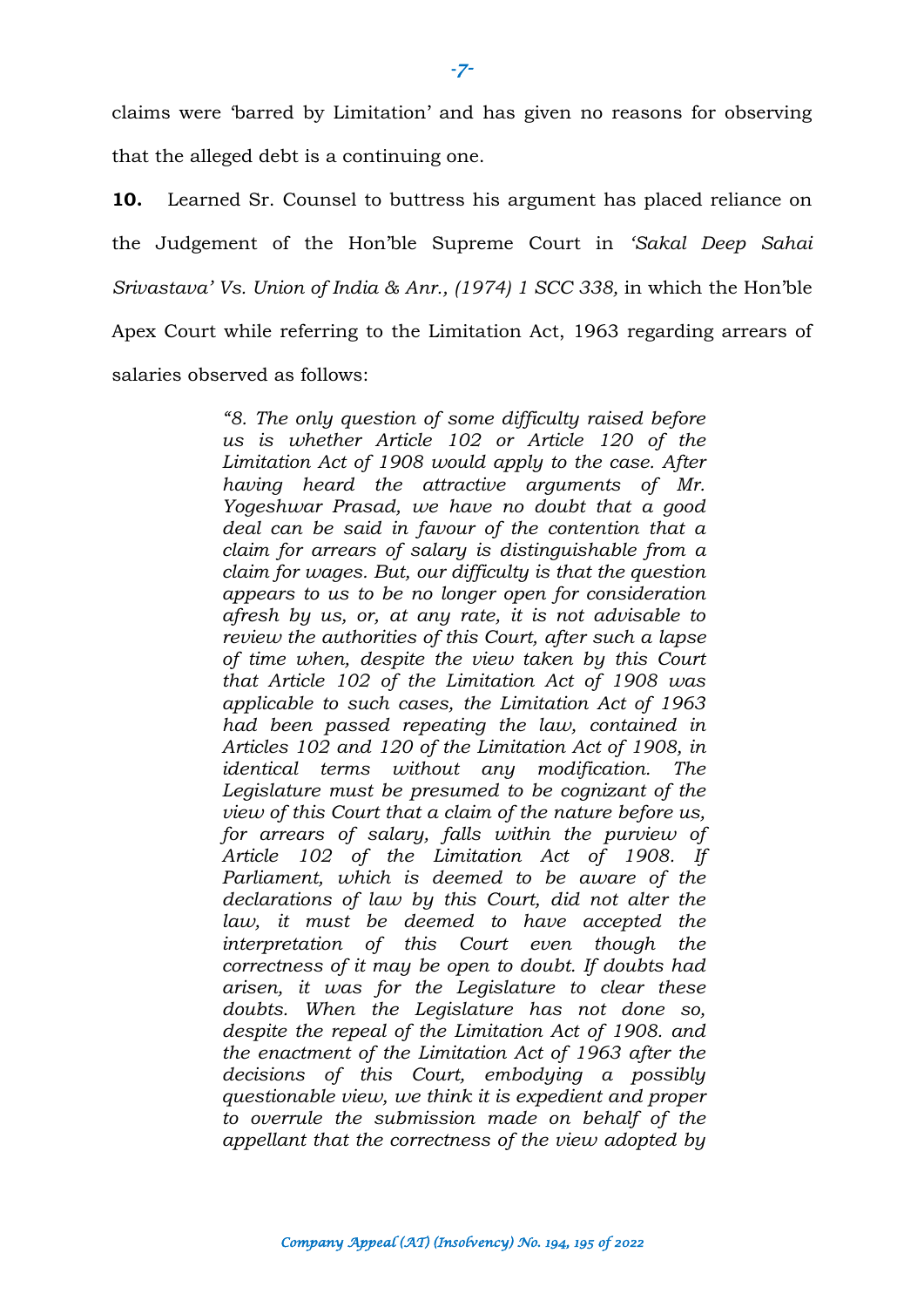*this Court in its decisions on the question so far should be re-examined by a larger Bench.*

*………………*

*11. The appellant's contention, however, is that, even if suit barred by time, he would get three years was more of arrears of salary as within time if Article 120 (instead of Article 102) Limitation Act of 1908 was applied and each failure to pay the monthly salary due constituted a fresh cause of action. We cannot accept this view as we have, for reasons already given, held that Article 102 of the Limitation Act, 1908, was correctly applied.*

*12. We think that the High Court was right in treating the order of reversion passed against the petitioner to be void and inoperative, Or "non est". The result was that no declaration was needed for the purpose of enforcing a claim which fell within 3 years. Consequently, only, the amount which fell within three years of the suit filed could be decreed."*

**11.** Learned Counsel, Mr. Sharma appearing for the Respondent submitted that for the first 5 years from 2010 to 2015 as the Company was suffering from financial losses, the MD had not claimed his full salary. Subsequently, the Company had become profitable from 2016 having entered into a Joint Venture Agreement and the MD was promised a higher salary by the Dutch counterpart. On 06/05/2019, the Dutch partner was scheduled to come to India to ink the Agreement but on the same day, the MD was unceremoniously removed.

**12.** The Learned Counsel placed reliance on the Minutes of discussion in the Shareholders Meeting dated 12/05/2016, wherein it is stated that the transactions between the three Companies i.e. Omega Group, Omega Engineering and Omega Icehill Pvt. Ltd. need to be settled by actual transfer of funds as per legal roles and that *'Mr. Anil Agrawal also took lesser salary than what was agreed between the Shareholders and the statement of the*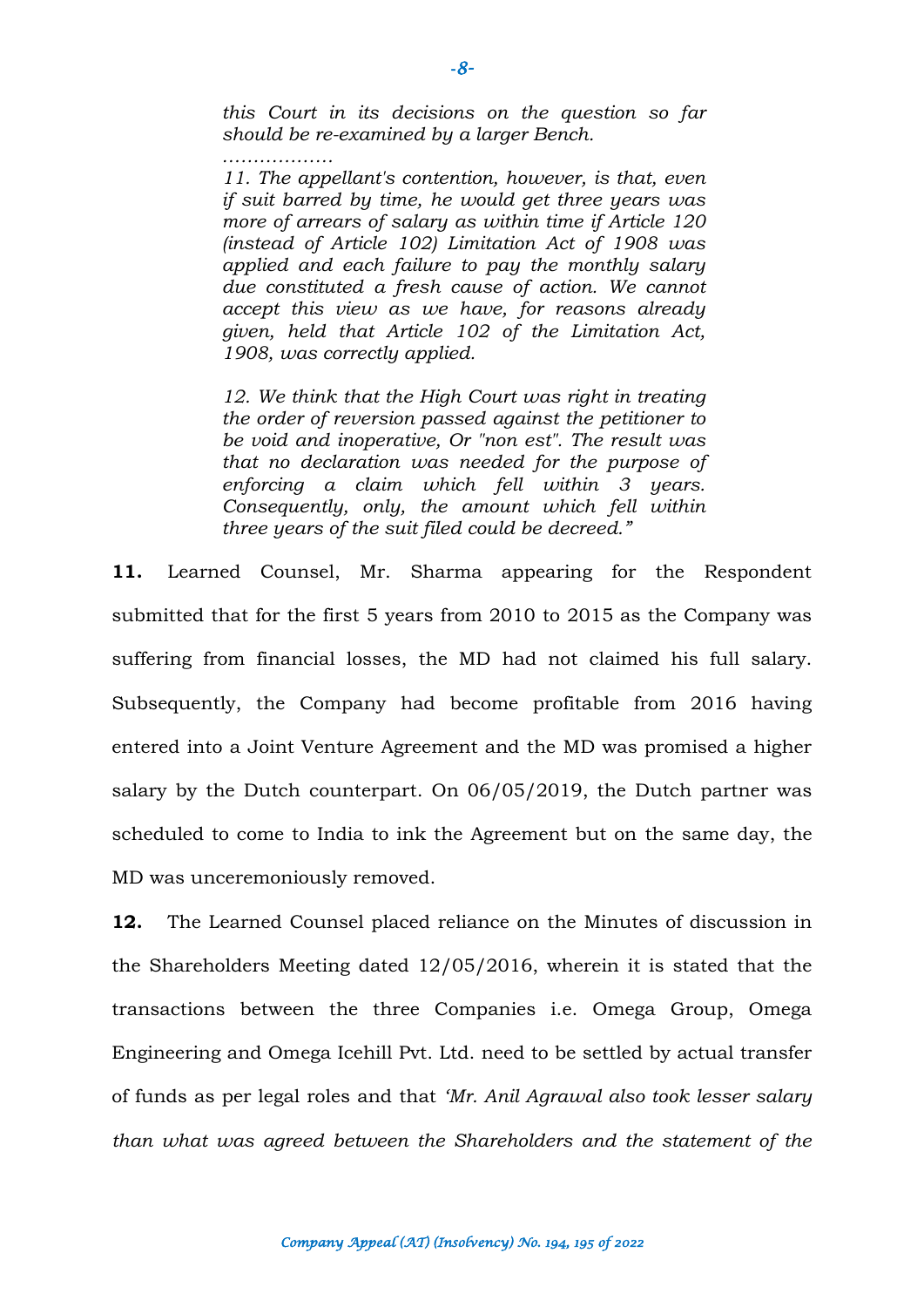*same is enclosed. The statement will be checked and confirmed by Omega. This needs to be paid to him as and when the Company cash position improved and in the definite period of time. Besides, the salary will be reviewed with effect from 01/04/2016 as soon as the Agreement will be reached on the JV Agreement and budget'.* He placed reliance on the statement of salary payable to the MD as on 12/05/2016 which is detailed as hereunder:

 $\mathbb{Z}$  133

Statement of Salary Payable & Paid of Mr. Anil Agrawal on 12 May 2016

|         |                          |                                       |        |        | In Thousand |
|---------|--------------------------|---------------------------------------|--------|--------|-------------|
| Period  | Month                    | Amount Payable Amount Paid Short Paid |        |        | Remarks     |
| 2009-10 | 15th Jan to 31st March   | 750                                   | $\sim$ | 750    |             |
| 2010-11 | 1st April to 31st March  | 3,600                                 | 1,472  | 2,128  |             |
| 2011-12 | 1st April to 31st March  | 3,600                                 | 1,905  | 1,695  |             |
| 2012-13 | 1st April to 31st March  | 3,600                                 | 1,296  | 2,304  |             |
| 2013-14 | 1st April to 31st March  | 3,600                                 | 1.296  | 2,304  |             |
| 2014-15 | 1st April to 31st July   | 1,200                                 | 805    | 395    |             |
| 2014-15 | 1st August to 31st March | 3,200                                 | 2,376  | 824    |             |
| 2015-16 | 1st April to 31st March  | 6,000                                 | 3,705  | 2,295  |             |
| Total   |                          | 25,550                                | 12,855 | 12,695 |             |



#### **13.** Learned Counsel submitted that in the email dated 30/05/2016 sent

by MD Mr. Leendert Stutvoet, it is stated as follows:

*"Salary was agreed for 3.6million until July 2014. I began work form 16th Jan 2010 but started taking payroll from July 2010 only and most of the difference is not on books. Form August 2014 it was raised to 4.8 million although I had asked for Rs.6 million. The 6 million part was to be implemented from April 2015. However, in April 2015 due to other developments, this issue was not discussed and since the management of Company and finances was on my lone shoulders I let is stay that way. I think in all fairness, this needs to be implemented from April 2015. You can check this issue with Herman. I shall send you a copy of minutes."*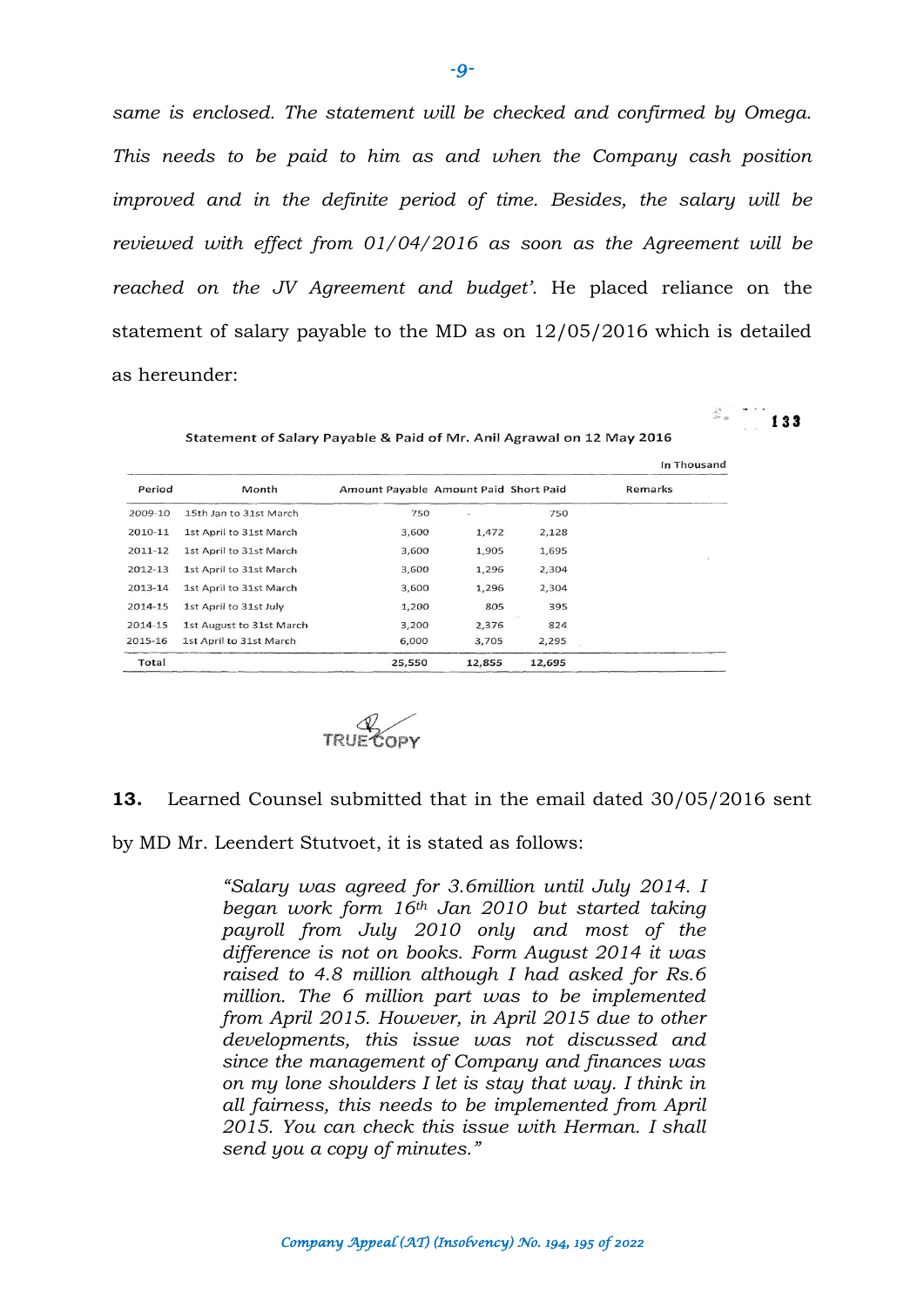**14.** Further, in the email dated 26/05/2016, the salary of the MD was increased to Rs.44Lakhs/- per year from Rs.36Lakhs/- and the Learned Counsel based his argument on the following contents of the emails:

From: Leendert Stutvoet [mailto:l.stutvoet@omega-group.nl] Sent: Thursday, May 26, 2016 5:16 PM To: 'Anil Agrawal' Cc: Jan de Jong Subject: follow up board meeting

Dear Anil,

As discussed in the board meeting I asked Jan to check the numbers we discussed regarding the intercompanies between Omega Icehill and OTP and South Africa, and the salary that the JV still owes you.

Two questions:

Can you indicate which of the items on the intercompany overview are on the balance sheet of Omega Icehill, and which are not? I supposed that the ones that are on the balance sheet should be taken care of first.

From the salary overview I understand that your original salary was Rs 3,6m. This was increased as per financial year 2014-2015 to Rs4,4m? I remember that you told me that this was then discussed., but that another increase, that was supposed to be discussed the next year was not implemented. Now I see Rs 6m for 2015-2016. Was this agreed between the shareholders? My notes on this are not clear, and of course there are no board meeting minutes that clarify this. Can you tell me what was agreed?

 $216668$ 

#### *(Emphasis Supplied)*

**15.** Learned Counsel Mr. Sharma submitted that in the Minutes of the Meeting of the Board of Directors of Omega Icehill Pvt. Ltd. held on 19/03/2018 in item 7 & 8 referring to 'Repayment of Loans', and 'Review of Salaries' it was specifically stated that the MD's remuneration and perks needed a revision and that his salary arrears were required to be paid. The email dated 03/07/2018 sent by the MD to the Dutch Company also sought in item 8, a 'proposal' from his side, that the remuneration level should be Rs.7,50,000/- per month. In support of his argument that the Company was going through a financial crunch and that was the main reason that why the MD did not draw his full salary, the Counsel for the Respondent relied on the Minutes book dated 09/07/2018 wherein it was stated that there was a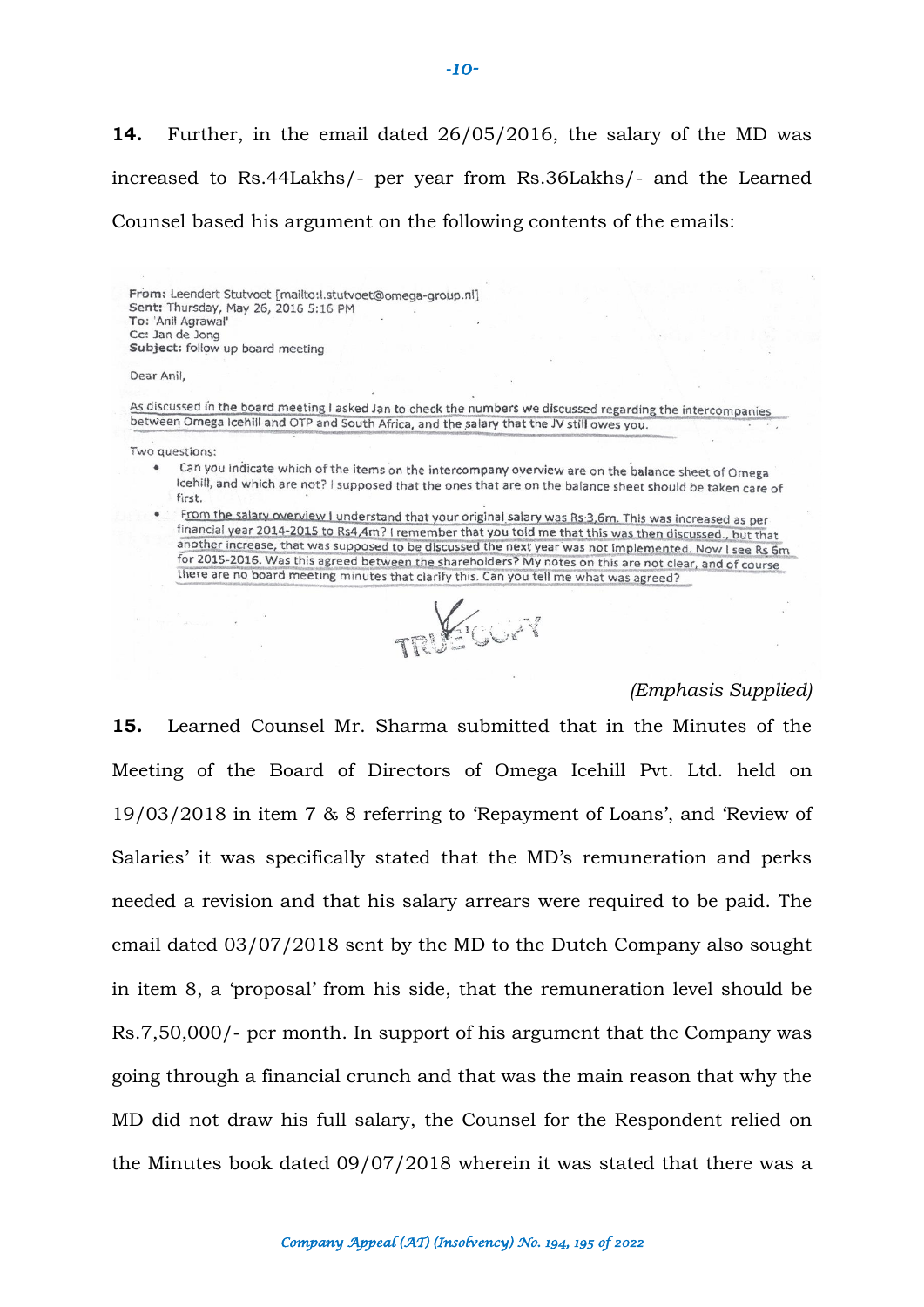shortfall in the finances of the MD and the stakeholders should take the approval of the Board for further review.

**16.** With respect to Limitation, Learned Counsel contended that the salary arrears were not paid since 2010 onwards and therefore construes a 'continuing cause of action' and viewed from any angle, it cannot be said to be 'barred by Limitation'. With respect to the table relied upon by the Learned Counsel for the Appellant, Learned Counsel submitted that in the last column referring to Notice period of three months, for the period 15/05/2019 to 15/08/2019 an amount of Rs.11,01,279/- was indeed paid which is almost Rs.4Lakhs/- per month and that this evidences that the MD's salary was agreed and accepted to be Rs.4Lakhs/- per month.

**17.** It was also submitted that the annexures filed by the Appellant were not part of the record before the Adjudicating Authority and that the Shareholders Meeting held on May, 2016 read together with the emails established that salary was initially fixed at Rs.3Lakhs and was thereafter increased to Rs.4Lakhs/- and later promised to be increased to Rs.7.5Lakhs/- per month.

#### **Assessment/Findings:**

**18.** Both sides filed their Written Submissions.

**19.** At the outset, we address ourselves to the issue whether the 'Claims' in the Application filed under Section 9 of the Code, is 'barred by Limitation'. **20.** A perusal of Part IV of the Application filed on 27/08/2021 shows that an amount of Rs.1,29,34,187/- is claimed to be outstanding towards 'salary dues' and Rs.53,03,016/- towards 'Simple Interest'@ 18% interest thereon.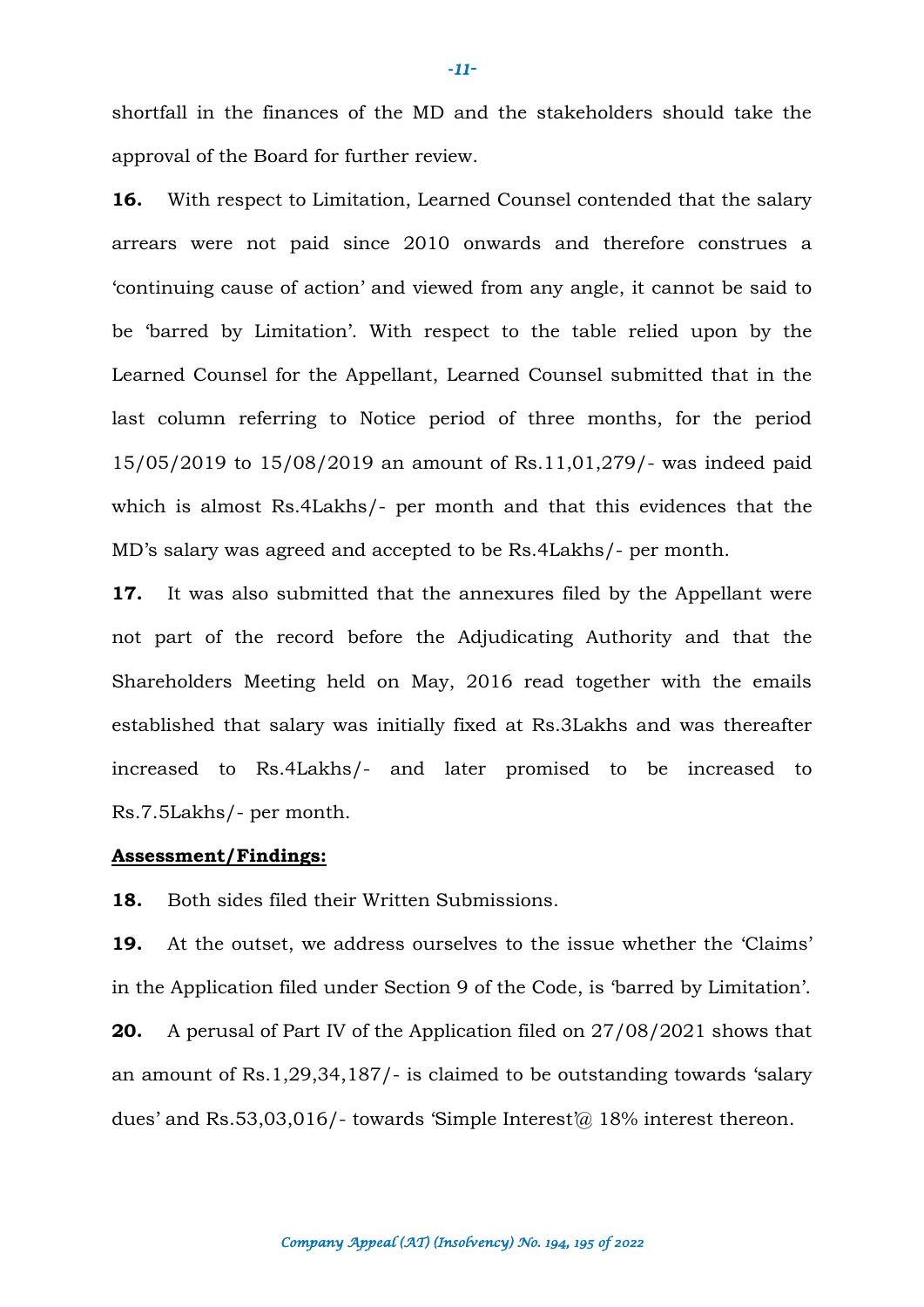**21.** It is seen from the Demand Notice dated 07/08/2021 that the claims

|    | S. No. Period            | <b>Amount Claimed</b> |
|----|--------------------------|-----------------------|
| 1. | 16.01.2010 to 31.07.2014 | Rs.96,92,000/-        |
|    | 01.08.2014 to 31.03.2016 | Rs.18,00,000/-        |
| 3. | 01.04.2016 to 31.03.2016 | Rs.9,50,000/-         |
|    | 01.04.2018 to 31.03.2019 | Rs.4,20,000/-         |
| 5. | 01.04.2019 to 14.05.2019 | Rs.71,529/-           |

of the 'salary dues' pertain to the following periods:

**22.** At this juncture, it is required to be seen as to whether there is any 'acknowledgement of debt'/'salary dues' to fall within the ambit of Section

18 of the Limitation Act, 1963,which reads as follows:

# *"18. Effect of acknowledgment in writing,-*

*(1) Where, before the expiration of the prescribed period for a suit or application in respect of any property or right, an acknowledgment of liability in respect of such property or right has been made in writing signed by the party against whom such property or right is claimed, or by any person through whom he derives his title or liability, a fresh period of limitation shall be computed from the time when the acknowledgment was so signed.*

*(2) Where the writing containing the acknowledgment is undated, oral evidence may be given of the time when it was signed; but subject to the provisions of the Indian Evidence Act, 1872 (1 of 1872), oral evidence of its contents shall not be received.*

*Explanation.-For the purposes of this section,-*

*(a) an acknowledgment may be sufficient though it omits to specify the exact nature of the property or right, or avers that the time for payment, delivery, performance or enjoyment has not yet come or is accompanied by a refusal to pay, deliver, perform or permit to enjoy, or is coupled with a claim to set off, or is addressed to a person other than a person entitled to the property or right,*

*(b) the word "signed" means signed either personally or by an agent duly authorised in this behalf, and*

**-***12-*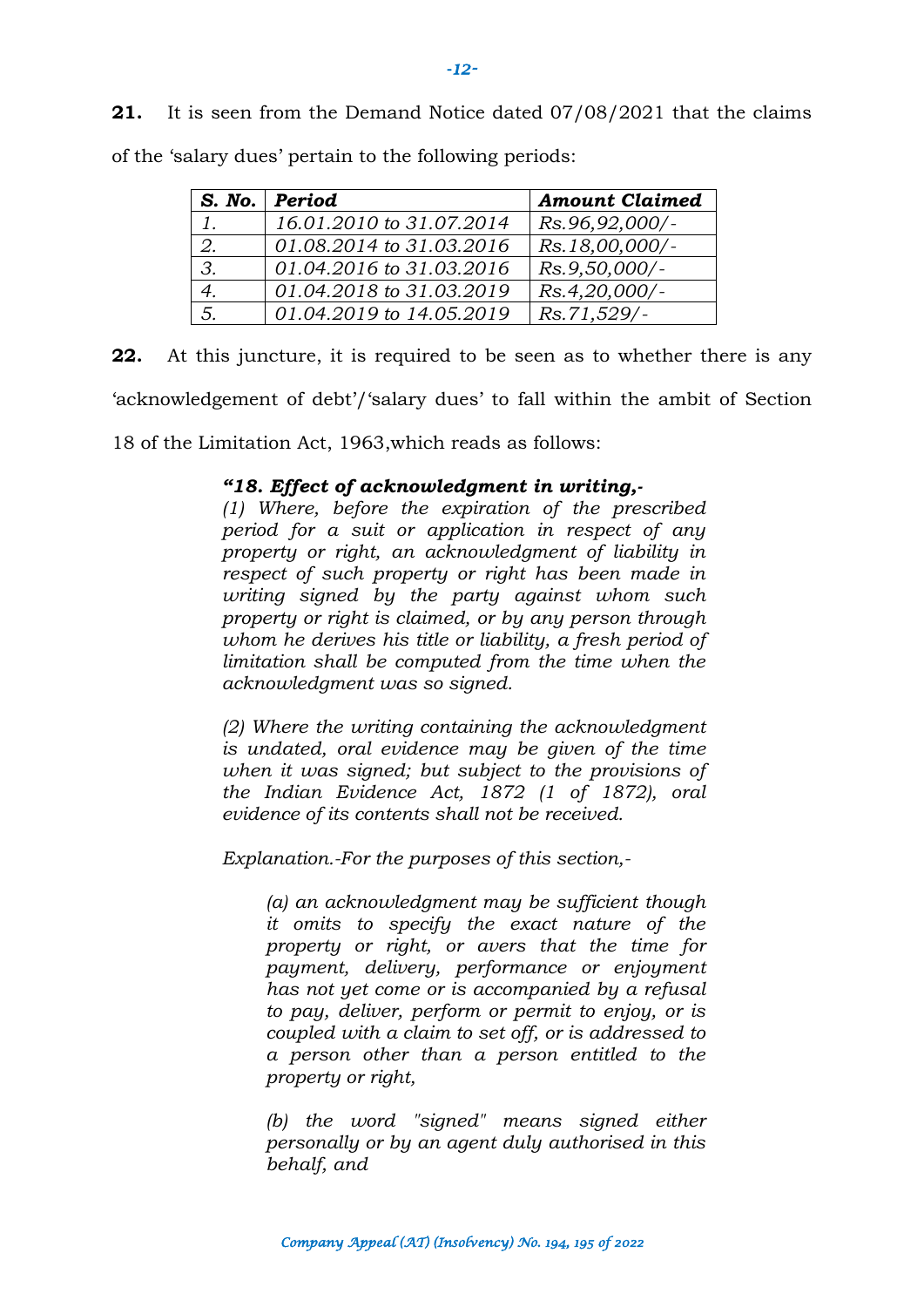*(c) an application for the execution of a decree or order shall not be deemed to be an application in respect of any property or right."*

**23.** It is significant to mention that the Learned Counsel for the Respondent Mr. Sharma has placed reliance on the Minutes of the Meeting dated 19/03/2018 and referred to items 7 & 8 which deal with 'Repayment of Loan' and 'Review of Salaries' respectively, in support of his argument that there was always a 'promise' to pay the MD's salary arrears. Learned Counsel in support of his argument that the 'Claims' were not 'barred by Limitation' as the Appellants have never denied the MD's 'Claim' to arrears of salary, relied on the Minutes of discussion dated 12/05/2016 and Minutes of the Meeting of Board of Directors held on 19/03/2018 and on 08/09/2019 and argued that the statements in these Meetings all acknowledged that the MD's salary of arrears were required to be paid.

**24.** It is seen from the material on record that the Minutes dated 09/07/2018 in column 2.1.4, it is clearly stated as hereunder:

> *"2.1.4 Approval of minutes of the last board meeting of the board of directors*

> *Minutes of the last board meeting have NOT been discussed and specifically NOT approved by the chairman. Furthermore, Mr. Oonk would like to have noted that the minutes of previous meeting(s) have NOT been received by them and are also NOT approved."*

**25.** This evidences that there is no 'specific approval' either of the payment of arrears or of any 'fixation of the MD's remuneration' or increase of his salary/perks. It is also relevant to note that there is no crystallised quantum of amount which can be claimed as salary/remuneration fived by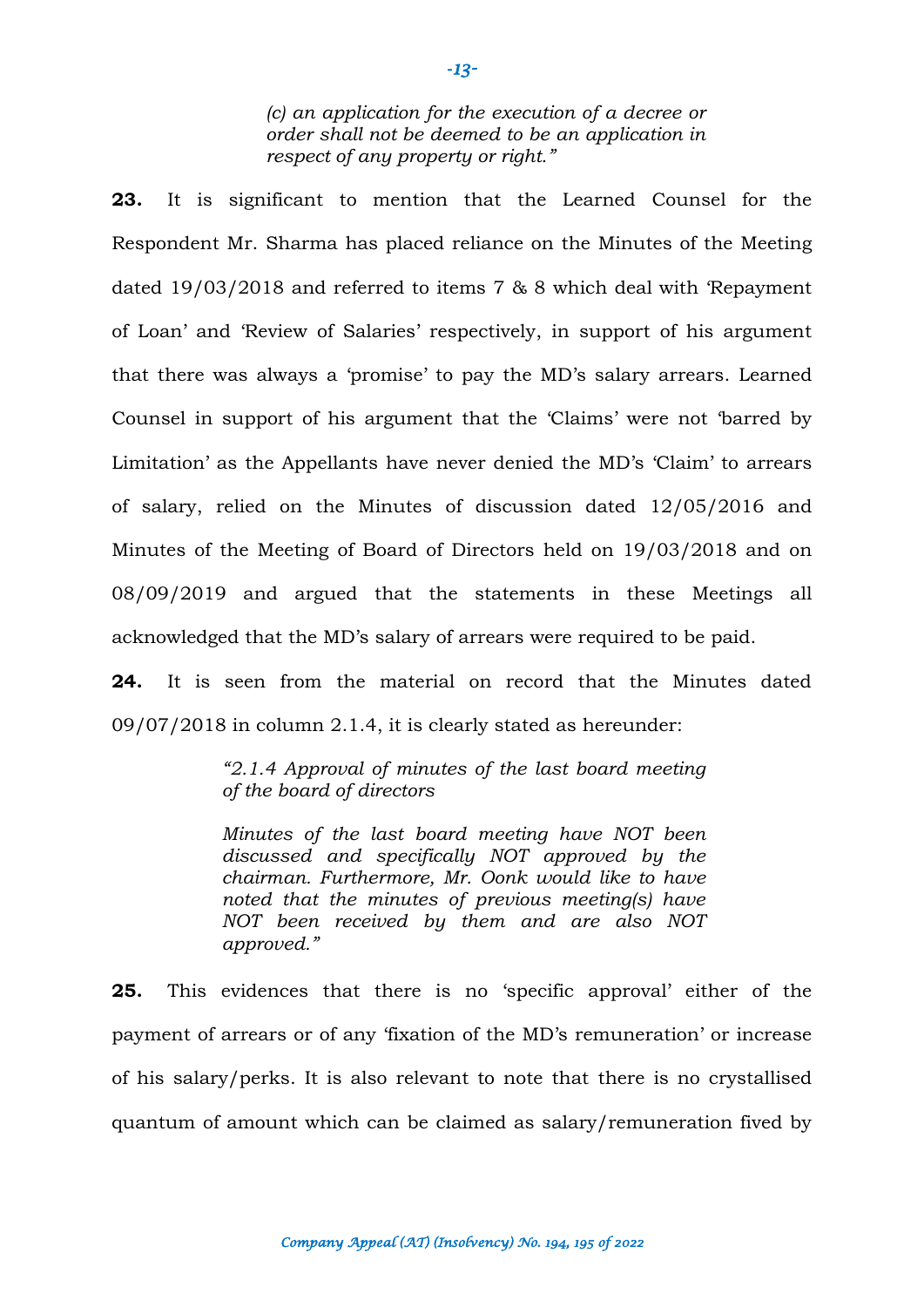the Board of Directors as contemplated under Section 196 of the Companies Act, 2013. The contention of the Learned Counsel Mr. Sharma that the cause of action did not arise till the dispute arose is untenable, keeping in view, that the claims date back to 2010 and there is no record of disputes having arisen at that point of time. The contents of the emails relied upon by the Learned Counsel for the Respondent show that there has been a proposal by the MD for increase in salary, which was never definitively concluded as 'accepted' even in the email communication. One such email dated 26/05/2016 clearly reads *'I understand your original salary was Rs.3.6M then was increase as per Financial Year 2014-16 to Rs.4.4M. I remember that you told me that this was then discussed but that another increase that was supposed to be discussed the next year was not implemented. Now I see Rs.6M for 2015-16, was this agreed between the Shareholders? My notes on this, are not clear, and of course there are no Board Meeting Minutes that clarify this. Can you tell me what was agreed?'* From this correspondence it is clear that it was a 'Proposal' which was still under discussion and that there was no Resolution passed at a Board Meeting accepting the same. Further, this communication is from one Mr. Leendert Stutvoet who is not the authorized representatives of the Corporate Debtor Company. Be that as it may, even if he is representing the Dutch Company, (a part of the JV Agreement), the statement made in the email is neither conclusive nor binding as it is not a Board decision. Para 8 of the Minutes of discussion of the Shareholders dated 12/05/2016 is also not convincing. The communication dated 01/08/2014 form is signed by one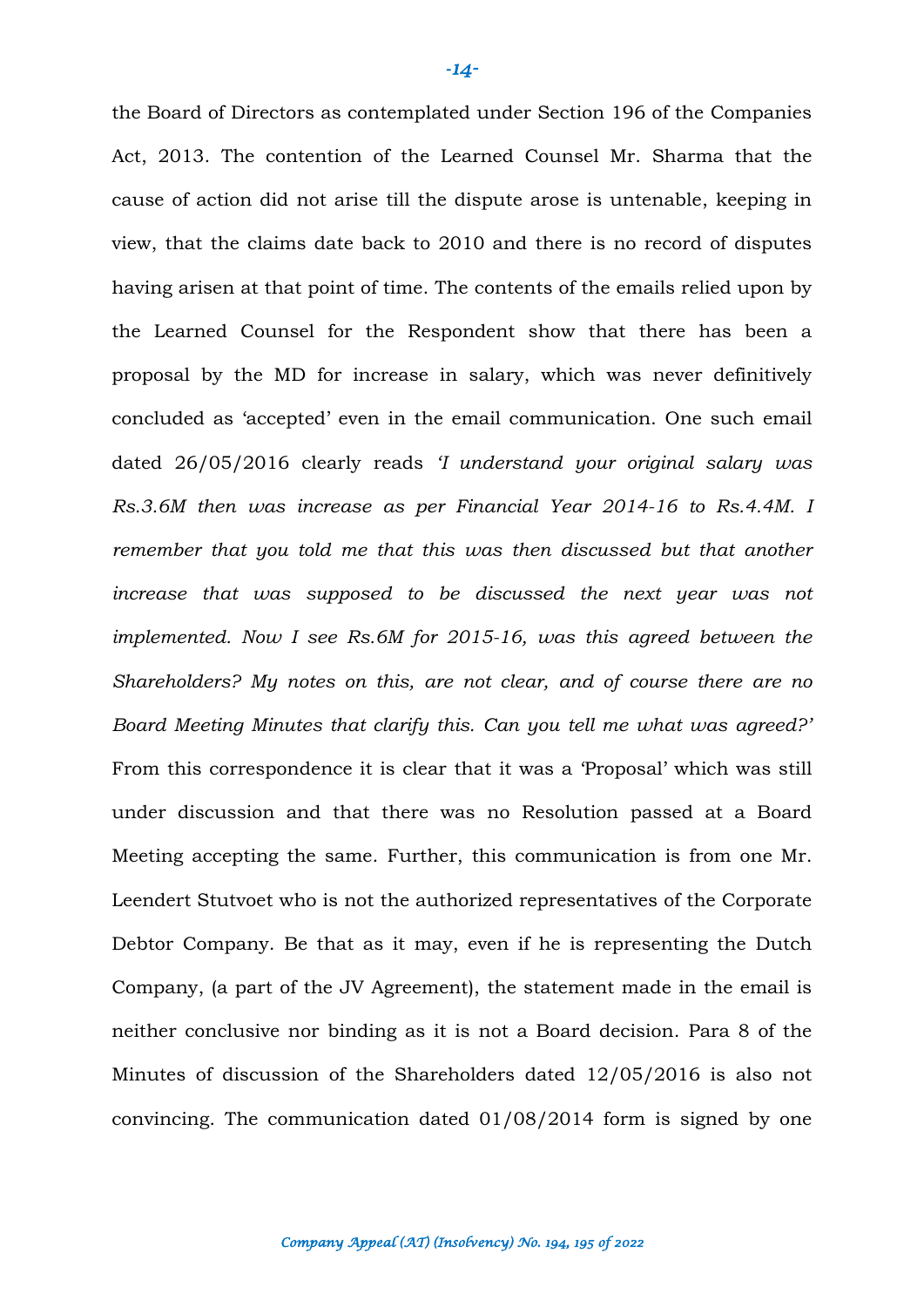Mr. Wimde Bergh representing Omega Thermo Products, one of the Shareholders of the Appellant Group Companies.

**26.** Article 40 of the Articles of Association of the Appellant Company stipulates that the remuneration of the MD would be fixed by Board of Directors from time to time. The said Article reads as follows:

> *"40. The Managing Director may be paid such remuneration as may, from time to time, be determined by the Board and such remuneration as any be fixed by ways of salary or commission or participation in profits or partly in one way or partly in another subject to the provisions of the Companies Act, 1956."*

**27.** It is evident from this Article that remuneration ought necessarily be passed by Resolution in Board Meeting for it to have any binding effect.

**28.** We are of the considered view that the emails, the correspondence relied upon by the Learned Counsel for the Respondent do not give any definitive quantum of salary to have been accepted by way of any Resolution by the Board of Directors, to fall within the ambit of the definition of 'acknowledgement of debt' as contemplated under Section 18 of the Limitation Act, 1963. Therefore, this Tribunal if of the earnest view that the Section 9 Application filed on 27/08/2021is 'barred by Limitation' as the claims of Rs.96,92,000/- and Rs.18,00,000/- pertain to the period prior to 31/03/2016 and more than three years have lapsed since.

**29.** Now we address ourselves to the issue of any 'Pre-Existing Dispute', existing between the parties on the touchstone of the ratio of the Hon'ble Supreme Court in *'Mobilox Innovations (P) Ltd.' Vs. 'Kirusa Software Pvt. Ltd.' (2018) 1 SCC 353,* in which it is held as hereunder:

**-***15-*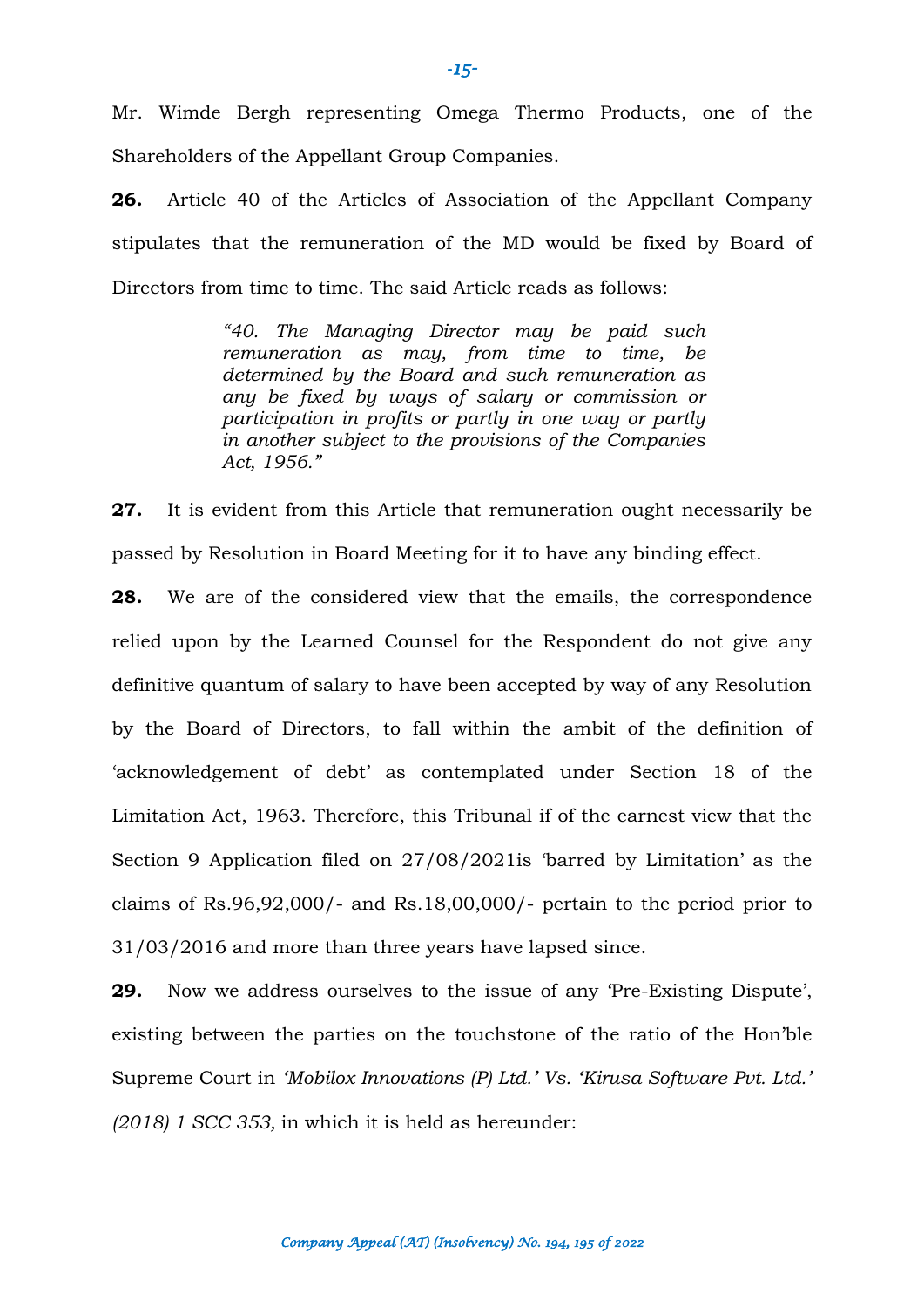*"51. It is clear, therefore, that once the operational creditor has filed an application, which is otherwise complete, the adjudicating authority must reject the application under Section 9(5)(2)(d) if notice of dispute has been received by the operational creditor or there is a record of dispute in the information utility. It is clear that such notice must bring to the notice of the operational creditor the "existence" of a dispute or the fact that a suit or arbitration proceeding relating to a dispute is pending between the parties. Therefore, all that the adjudicating authority is to see at this stage is whether there is a plausible contention which requires further investigation and that the "dispute" is not a patently feeble legal argument or an assertion of fact unsupported by evidence. It is important to separate the grain from the chaff and to reject a spurious defence which is mere bluster. However, in doing so, the Court does not need to be satisfied that the defence is likely to succeed. The Court does not at this stage examine the merits of the dispute except to the extent indicated above. So long as a dispute truly exists in fact and is not spurious, hypothetical or illusory, the adjudicating authority has to reject the application."*

#### ……………………

*56. Going by the aforesaid test of "existence of a dispute", it is clear that without going into the merits of the dispute, the appellant has raised a plausible contention requiring further investigation which is not a patently feeble legal argument or an assertion of facts unsupported by evidence. The defense is not spurious, mere bluster, plainly frivolous or vexatious. A dispute does truly exist in fact between the parties, which may or may not ultimately succeed, and the Appellate Tribunal was wholly incorrect in characterizing the defense as vague, got-up and motivated to evade liability."*

**30.** It is seen from the record that the remuneration of the MD is a *'disputed question of fact'.* It is not within our domain under IBC to '*decide the issue of the fixation of the salary of the MD'*, but to ascertain if there is any *'Dispute'* regarding the issue. Having regard to the emails/correspondence and the Minutes on record, we are of the earnest